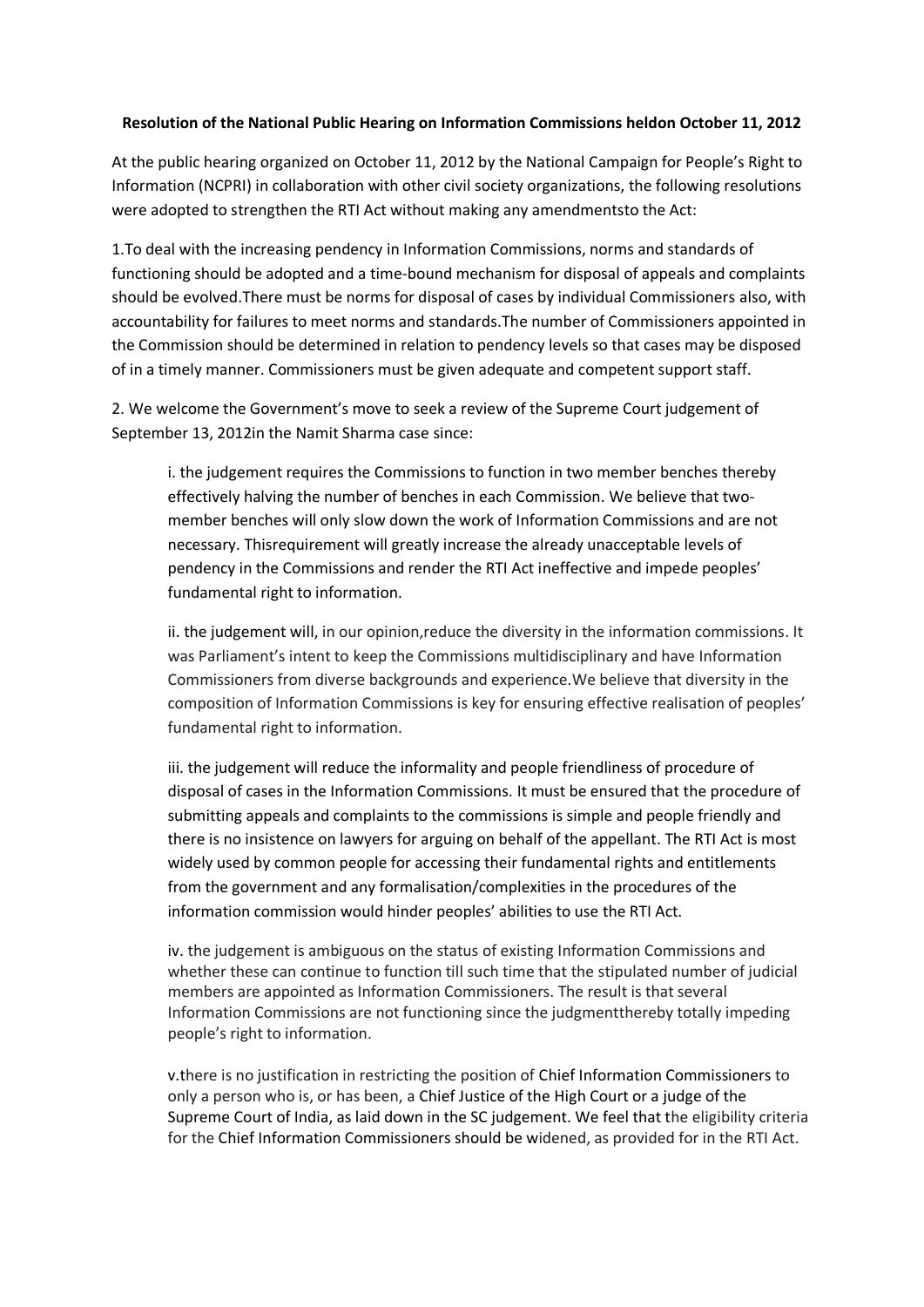3. We call upon the government to urgently issue detailed rules to ensure that the process of selecting Information Commissioners is transparent and participatory.

4. We urge all Information Commissions to evolve mechanisms for ensuring compliance with section 4 of the RTI Act. All Information Commissions must evolve a template/model for section 4 disclosures, through their websites and also through other means of communication and adopt these at the earliest. We urge the Information Commissions to become model public authorities and adopt the highest standards of transparency in keeping with the letter and spirit of the RTI Act 2005.

A proper system for displaying the list of appeals and complaints made in Commissions and pending cases must be made proactively made available through the website and the telephone by each Information Commission in the country.

We urge the Information Commissions to adopt a system for uploading all the orders issued by them on their website. Further, a single website linking and providing access to orders by all the Information Commissions should be evolved. We urge the government to provide necessary funds in this regard.

5. There must be time limits for disposal of cases in which show cause notices are issued by the Information Commissions. In cases where show cause notices are served, the case should not be disposed and closed in theCommissions until either a penalty is levied and recovered or a satisfactory response is given by the PIO to the show cause notice. In either case, complete information to the appellant must be provided. Information Commissioners should ensure that penalties imposed by them are recovered and are entered into the ACR/service record of the concerned official.

The annual report of each Information Commission, including details on penalties imposed and recovered,should be placed in the public domain.

6. We urge the Commissions to form platforms and councils so that experts and citizens from diverse backgrounds having knowledge of transparency-related issues can participate and partner with the Commission in creating a regime and culture of transparency.

7. We urge the state Information Commissions to adopt mechanisms to hold hearings across the state and not just at one location within the Commission. We urge Commissioners to go out amongst people, as far as possible, and hold appeals and complaints disposal camps.

8. It is the responsibility of the government to protect RTI activists and users, and take swift legal action against the attackers. It is also the obligation of governments and Information Commissions to ensure that, if a RTI user is attacked, the information that was being sought by the assaulted user is urgently and on a priority basis, put in the public domain and followed up. We welcome the resolution of the CIC in this regard and urge other commissions to adopt similar measures.

9. For implementation of Section 4 of the RTI Act, state/central governments should undertake periodic audits and Information Commissions should take *suomotu* cognizance of violations of section 4 and issue appropriate orders after holding open sittings.